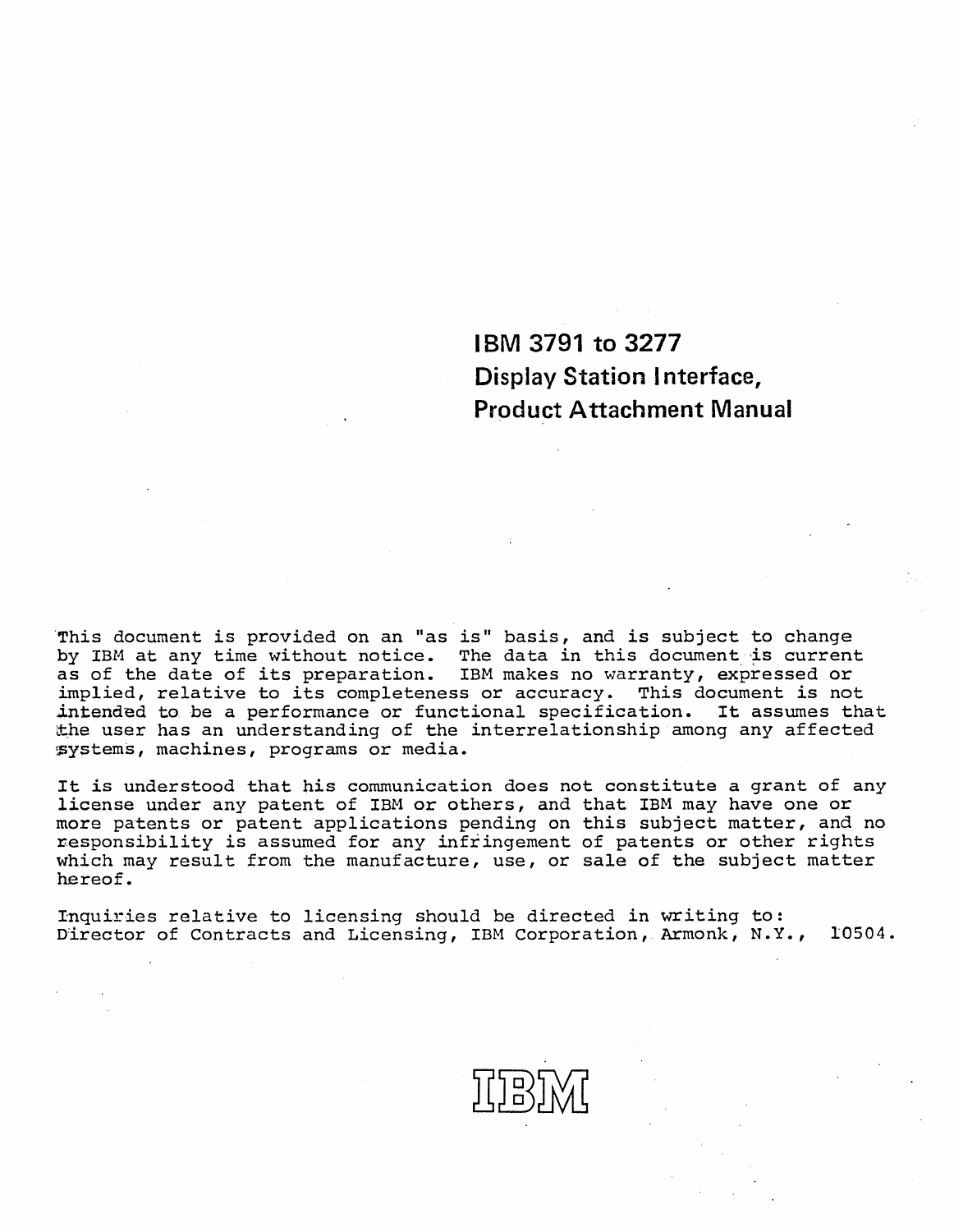#### **Preface**

This publication provides a description of the interface between the 3791 Controller and the 3277 Display Station. The data contained herein is current as of March, 1975 and should be of interest to designers and engineers of equipment to be attached to the 3791 Controller.

Additional information pertaining to the 3791 and the 3793 may be obtained from the following manuals:

- o An Introduction to the IBM *3790* Communication System, GA27-2767.
- o IBM *3790* Communication System Configura tor, GA27-2768 or GA 19-0111 {WT Version}.
- o IBM *3790* Communication System Installation Manual, Phvsical Planning, GA27-2769.
- o IBM *3790* Communication System Programming Statements Guide, GC27·0015.
- o IBM *3790* Communication System Statements Reference, GC27-0016.
- o IBM *3790* Communication System Host Services Guide, GC27-0017.
- o IBM *3790* Communication System Host Services PLM, SY27-7264.
- o IBM *3790* Communication System Host System Programmer's Guide, GC27-0026.
- o IBM *3790* Communication System Control Operator's Guide, GC27-2786.
- o IBM *3790* Communication System Operator's Guide for the *3277* Display Station, GA27-2785.
- o IBM *3790* Communication System Operator's Guide for the *3793* Keyboard-Printer, GA27-2784.
- o IBM *3790* Communication System Operator's Guide for the *2741* Communication Terminal, GA27-2783.
- o IBM *3790* Communication System Messages, GA27-2789.
- o IBM 3791/3792 to 3793 Keyboard-Printer Interface, Product Attachment Manual
- o Form Design Reference Guide for Printers, GA24-3488.
- o IBM Diskette OEMI, GA21-9190.
- o IBM *370513705* Communications Controller OEMI, GA27-3051.
- o IBM *2740/2741* Communication Terminal OEMI, GA27-3002.
- o SDLC General Information Manual, GA27-3003.

#### First Edition (March, 1975)

 $\mathbf{i}$ 

Changes are oeriodically made to the products described and the information contained herein; before using this publication as a reference to the operation of the IBM system, contact the Manager of Industry Relations for the editions that are applicable and current.

Requests for copies of the manual should be made to the Manager of Industry Relations, IBM Corporation, Dept. 794, 12th Floor, 201 E. 42nd Street, New York, N.Y. 10017 USA. Reader comments may be sent to the above address. All comments become the property of IBM.

©Copyright International Business Machines Corporation, 1975.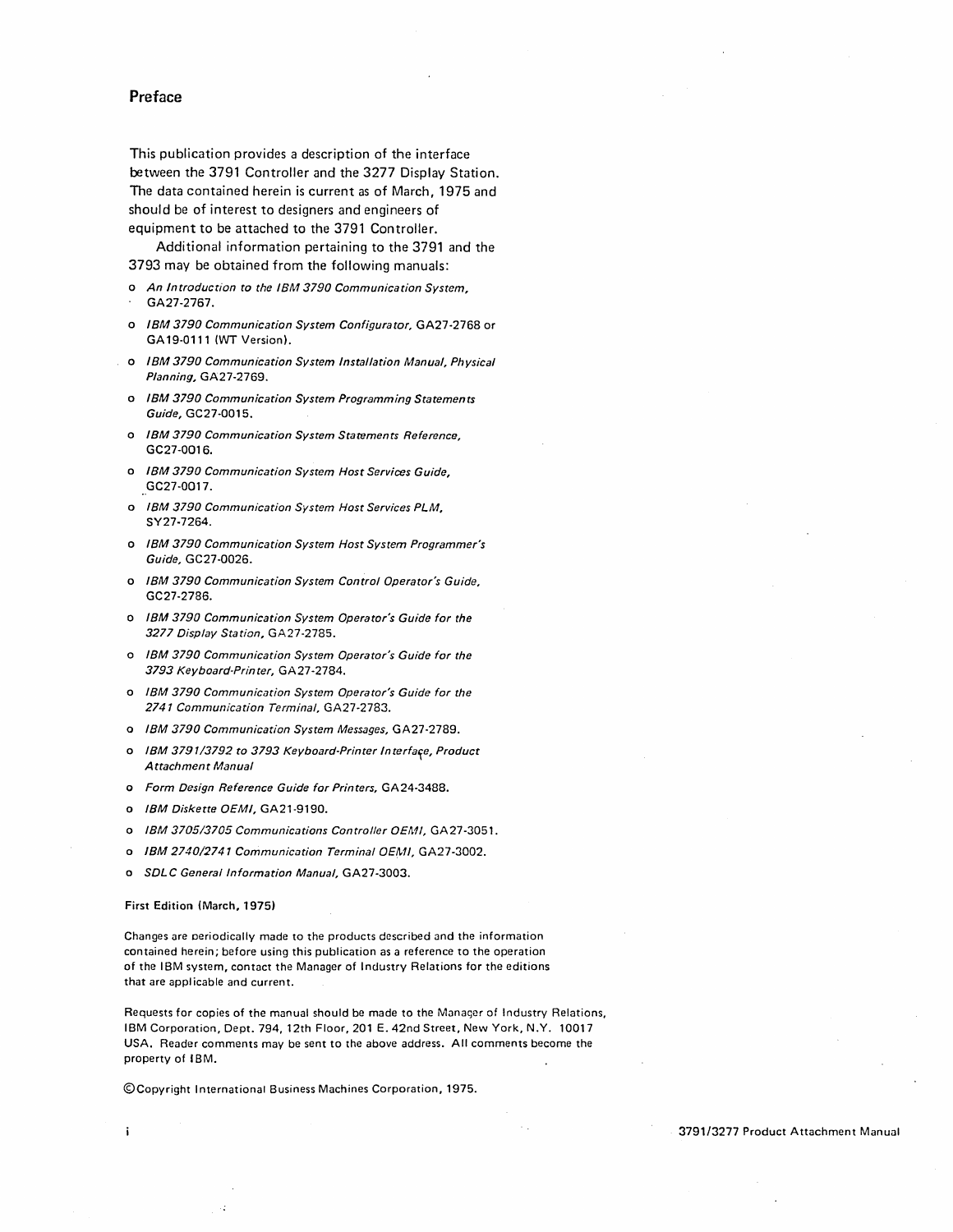The 3791 Controller to 3277 interface is a single coaxial cable with serial by bit data transferred in either direction but only one direction at a time.

Bits on the coax appear as negative-going pulses. The center conductor of the coax, with reference to the outer conductor (shield), will be +7.4 volts (nominal) with no signal present and power on at each unit. For maximum coax cable length the signal from the Controller on the coax will appear as shown in Figure 1 at the device.

The minimum duration of the "up" level after crossing the 10% point going in the positive direction for a "one" or "zero" bit until the start of the next consecutive bit will be 30 nanoseconds.

Bit timings from the device to the controller will meet the same requirements as from controller to the device except for bit rate. The bit rate from the device will be 840 nanoseconds minimum to 1.050 microseconds maximum per bit.

The following condtions for the coaxial cable must be observed:

- 1) DC and frame ground are isolated (coax shield is DC return).
- 2) Fifteen cable splices maximum with compatible coaxial cable connectors. Outside of connection to be insulated by shrink fit tubing or equivalent to prevent accidental short to earth ground.
- 3) Inner conductor and outer shield of coax may be shorted without circuit damage at the controller or device (fault condition) .
- 4) A maximum of 20 milliamperes may flow in the center conductor of the coax (non-short condition) with device power off.
- 5) Device power-up and down sequences must not introduce noise on the coax cable that may be interpreted as data regardless of validity.
- 6) Shield currents on the coax will not cause more than ± 20 nanosecond pulse width modulation.

Serial bits sent across the coax cable between the controller and the device are assembled into 13-bit word groups when received. These words may be Control, Data, or Status. Each word will contain good parity, except that the first 39 bits from the controller will be all O's. The first bit of each word thereafter is always a "one" (1) bit.

3791 to 3277 Product Attachment Manual 1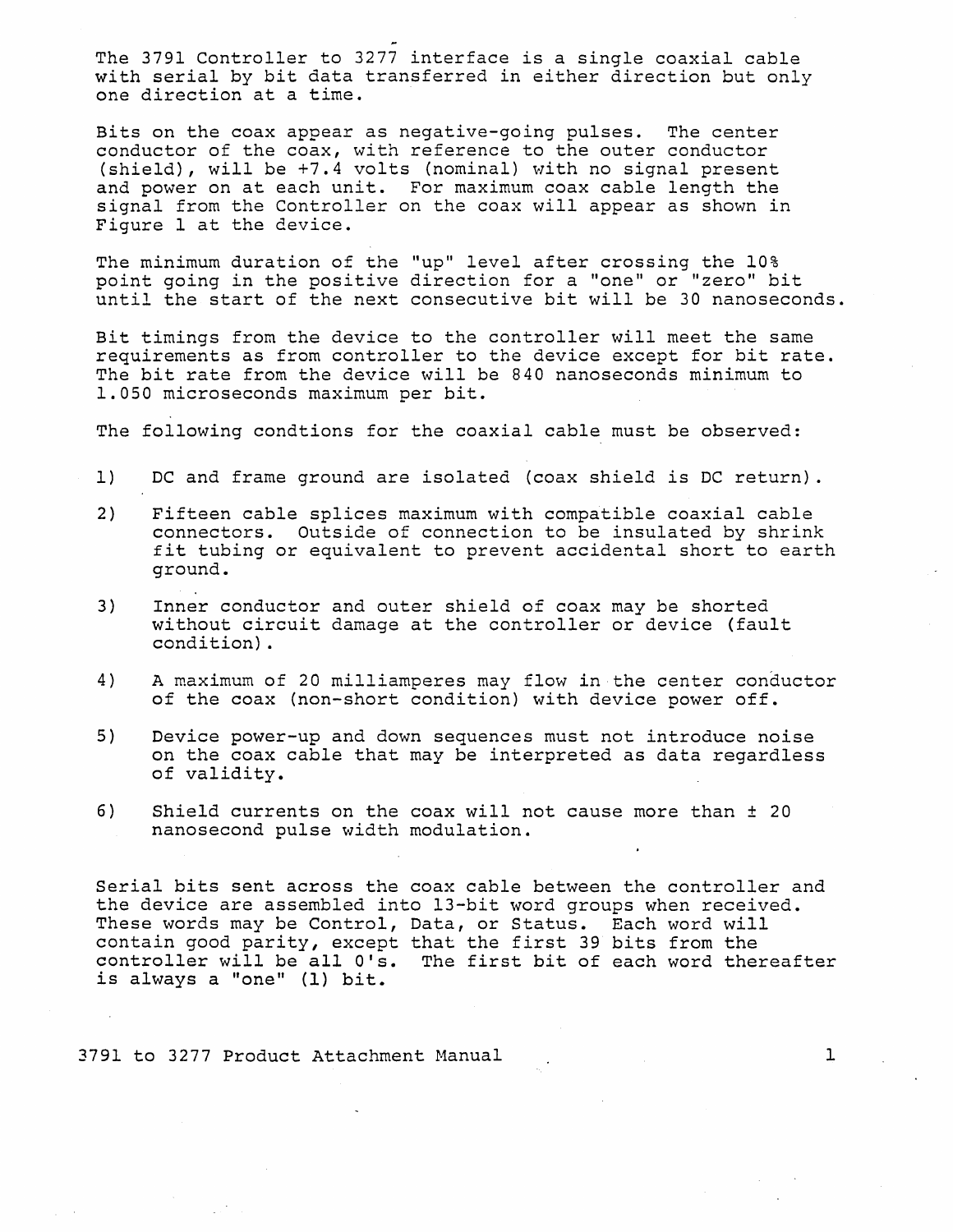CONTROL WORD (See Figure 2)

Only one control \vord is required to contain all control-type functions directed to a selected device by the controller. Bit positions are assigned to the functions as follows:

- 1) Busy Bit Always a 1 bit.
- 2) Always 1.
- 3) Always O.
- 4) Poll Causes device to respond with status word and causes device to be released to operator inputs.
- 5) Read Causes information to transfer from device to controller.
- 4-5) Read Poll Causes device to respond with status word and locks out further operator inputs.
- 6) Write Signals device that information is to be transferred to the device.
- 7) System Available Sent to the device during poll and lights System Available indicator.
- 8) Unlock Keyboard Unlocks keyboard and clears AID bits.
- 9) Erase Unprotected.
- 10) Reset Xmit Chk Reset Transmit Check Status bit.
- 11) ACK to reset status bit 6 (Info Pending).
- 12) Parity Used to maintain odd parity on 13-bit word.

13) Always zero.

STATUS WORD (See Figure 3)

When a poll is decoded at a device with good parity, a status word is sent from the device to the controller to indicate any activity at the device requiring attention. Bit positions in the status word have the following meaning:

- 1) Busy Bit Always a 1 bit.
- 2) Always O.

2 3791 to 3277 Product Attachment Manual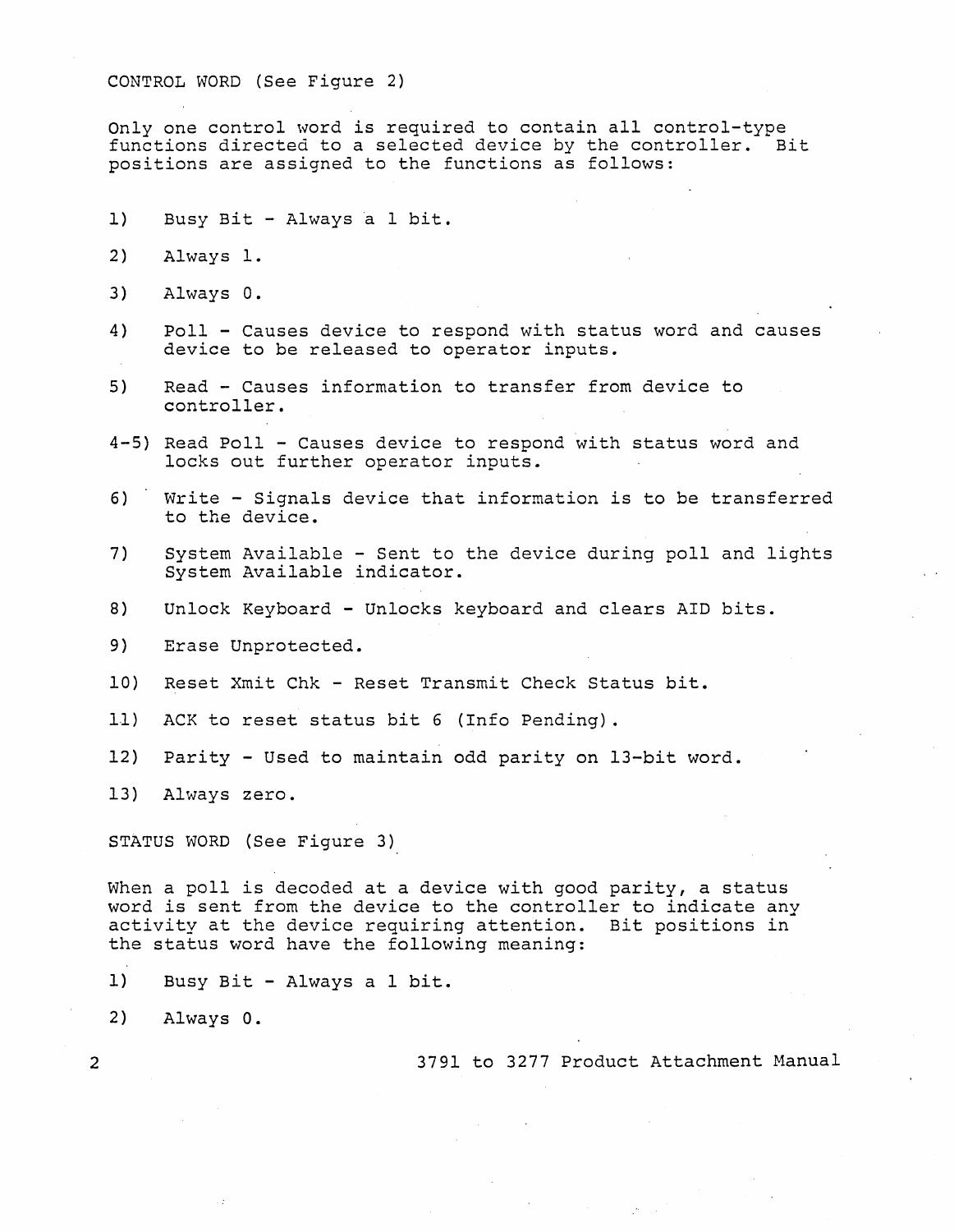- 3) Busy Indicates that the device is executing some function.
- 4) Device Check Indicates that an internal parity error was detected by the device, or that a "cursor check" was de-· tected.
- 5) Transmit Check Indicates that the device detected a parity error on information received from the controller.
- 6) Info Pending Indicates Device Check or that an AID has been generated by the device operator. Bits 7 through 11 will contain the AID.
- 7-11)Bits 7-11 contain the Attention Identifier (AID) that was originated at the device.
- 12) Parity Used to maintain odd parity in status words (includes bits 1-12 only).
- 13) Differentiates between Model 1 (=0) and 2 (=1) devices. (480-character device or 1920-charater device respectively.)

DATA WORD (See Figure 4)

The bit assignment of data words are:

- 1) Busy Bit Always a 1 bit.
- 2) Always O.
- 3) Cursor Cursor position.
- 4) 0 Defines bits 5-11 as data 1 - Defines bits 5-11 as attributes
- 5-11)Data or attribute bits; when these bits define data, see Figure 5 for code. '

When bits 5-11 define an attribute, they have the following meaning:

 $Bit 5 = Space$ Bit  $6 = 0 =$  Unprotected Field 1 = Protected Field Bit  $7 = 0 =$  Alpha Field 1 - Numeric Field

3791 to 3277 Product Attachment Manual 3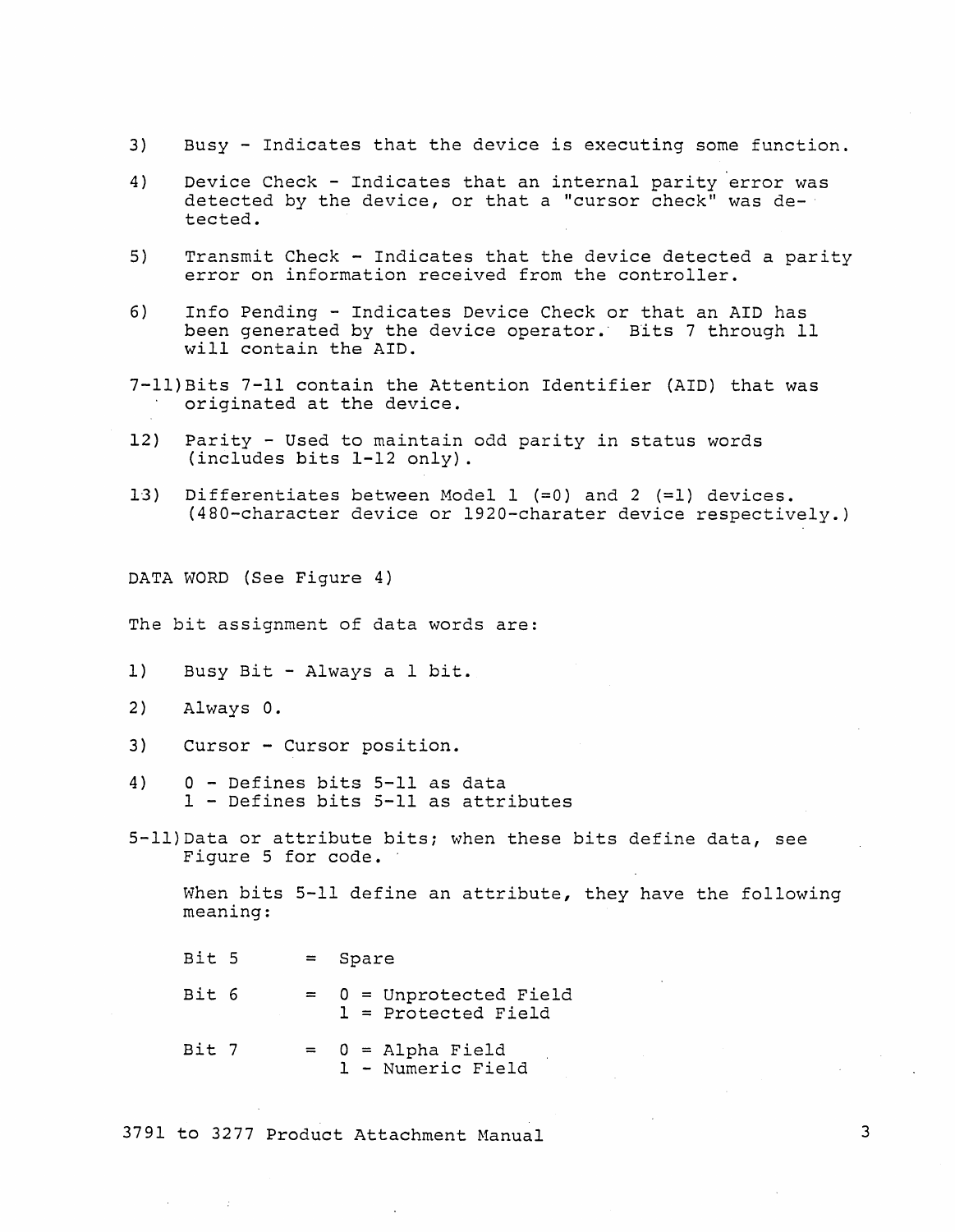Bit 8  $\&$  9 = Always 00.

Bit 10 **= Always O.** 

Bit  $11 = 1$  - Modified data tags for previous field.

12) Parity - odd parity is assigned by the sending unit (includes  $bits$   $1 - 12$ ).

13) 0/1 - Always 0, sent from the controller.

o when sent from a 480-character device. 1 when sent from a 1920-character device.

### CONTROL WORD FUNCTIONS

|                          | Expected                                                                                           | Action           | Timing Concern at                                               |                                                                                                                                                                                                                                                                                             |  |  |  |
|--------------------------|----------------------------------------------------------------------------------------------------|------------------|-----------------------------------------------------------------|---------------------------------------------------------------------------------------------------------------------------------------------------------------------------------------------------------------------------------------------------------------------------------------------|--|--|--|
| Control Word<br>Function | By Device                                                                                          | By<br>Controller | Controller                                                      | Device                                                                                                                                                                                                                                                                                      |  |  |  |
| POLL                     | Respond with<br>13 bit status<br>word.<br>Clear<br>keyboard to<br>allow oper-<br>ator inputs.      |                  | Must re-<br>ceive<br>status<br>word in<br>less than<br>31 us.   | None                                                                                                                                                                                                                                                                                        |  |  |  |
| POLL (READ)              | Respond with<br>13 bit status<br>word.<br>Lock<br>out operator<br>inputs.                          |                  | Must re-<br>ceive<br>status<br>word in<br>less than<br>$31$ us. | Lock out<br>operator<br>inputs<br>before<br>status word<br>is transmitted.                                                                                                                                                                                                                  |  |  |  |
| WRITE                    | Clear if set: Send 480 or None<br>Transmit<br>check bit of data to<br>device check device.<br>bit. | 1920 bytes       |                                                                 | First data word<br>will immediate-<br>ly follow the<br>write function<br>control word.<br>Byte timing will<br>be consecutive<br>bits (bit 1<br>following bit 13<br>of previous<br>byte. A POLL<br>(READ) will be<br>received at the<br>device immedi-<br>ately following<br>last data byte. |  |  |  |

3791 to 3277 Product Attachment Manual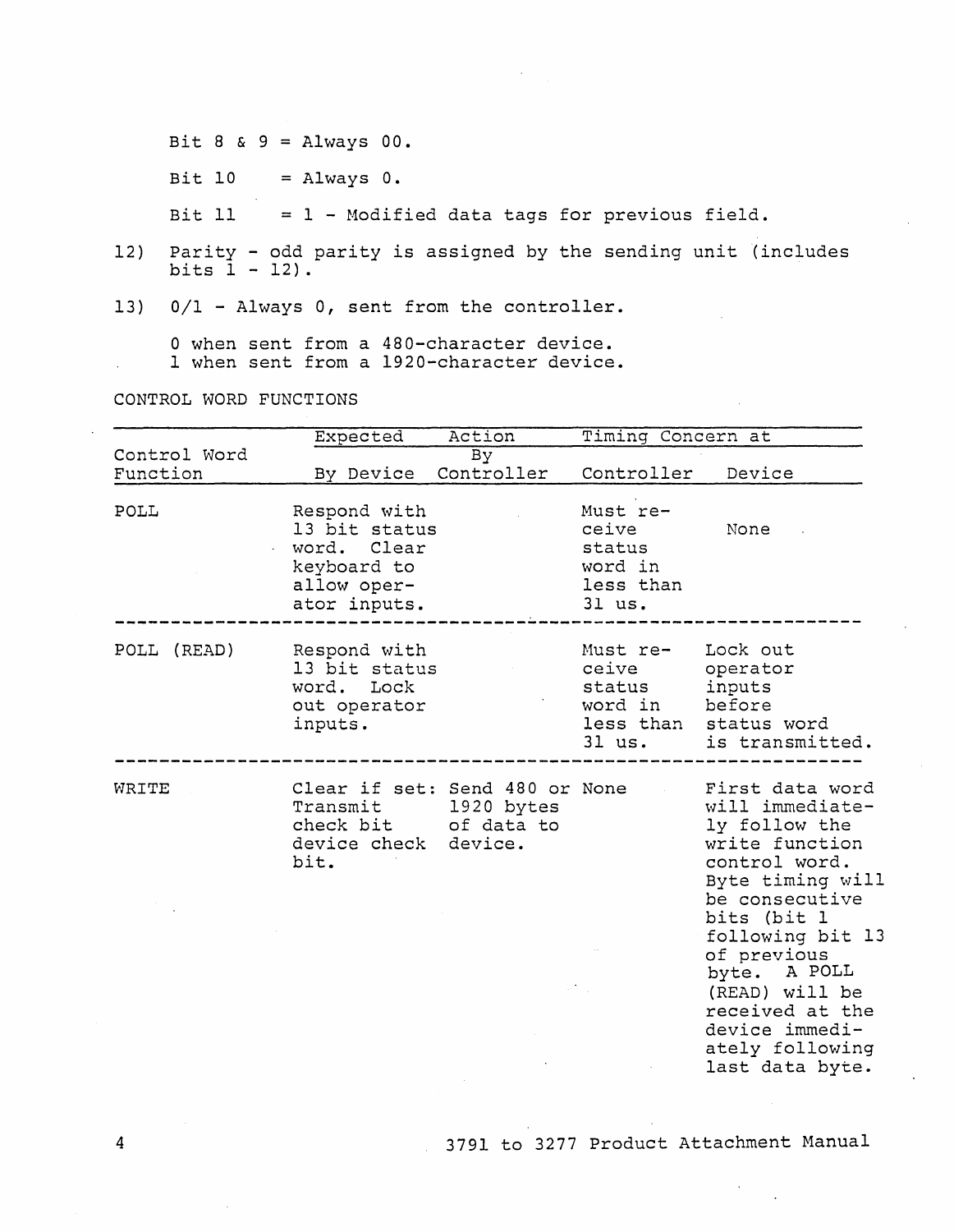|                                                                             | Expected                                                                                                                                                                                | Action                                                                     | Timing Concern at                                                                                                     |                                                                         |
|-----------------------------------------------------------------------------|-----------------------------------------------------------------------------------------------------------------------------------------------------------------------------------------|----------------------------------------------------------------------------|-----------------------------------------------------------------------------------------------------------------------|-------------------------------------------------------------------------|
| Control Word<br>Function                                                    | By Device                                                                                                                                                                               | $\overline{By}$<br>Controller                                              | Controller                                                                                                            | Device                                                                  |
| READ                                                                        | Send 480 or<br>1920 bytes of<br>data to con-<br>troller.                                                                                                                                |                                                                            | Must receive<br>first data<br>word in less<br>than 80 ms.<br>Time for full<br>message must<br>be less than<br>175 ms. | None                                                                    |
| SYSTEM<br>AVAILABLE                                                         | Will only be<br>received with<br>POLL (READ).<br>Turns on SYSTEM<br>AVAILABLE in-<br>dicator.                                                                                           | None                                                                       | None                                                                                                                  | None                                                                    |
| UNLOCK<br>KEYBOARD                                                          | Unlocks key-<br>board.<br>Clears AID<br>code.                                                                                                                                           | None                                                                       | None                                                                                                                  | None                                                                    |
| ERASE INPUT<br>(POLL, READ,<br>AND SYSTEM<br>AVAILABLE<br>bits also<br>set) | Erase all un-<br>protected<br>fields in de-<br>vice storage.<br>Clear all mod-<br>ified data<br>tags to O's.<br>Lock keyboard<br>until complete,<br>then unlock and<br>clears AID code. | Controller<br>continues<br>busy indi-<br>cator is no<br>longer<br>present. | Busy in<br>status word<br>to poll de- must be re-<br>vice until ceive within<br>31 ms.                                | None                                                                    |
| RESET<br>TRANSMIT<br><b>CHECK</b>                                           | Clears TRANSMIT None<br>CHECK bit.                                                                                                                                                      |                                                                            | None                                                                                                                  | Must clear<br>before poll<br>received.                                  |
| ACKNOWLEDGE<br>(ACK)                                                        | Clears infor-<br>mation pending<br>bit.                                                                                                                                                 | None                                                                       | None                                                                                                                  | Info pending<br>bit must be<br>clear before<br>next poll re-<br>ceived. |

 $\ddot{\phantom{a}}$ 

3791 to 3277 Product Attachment Manual

5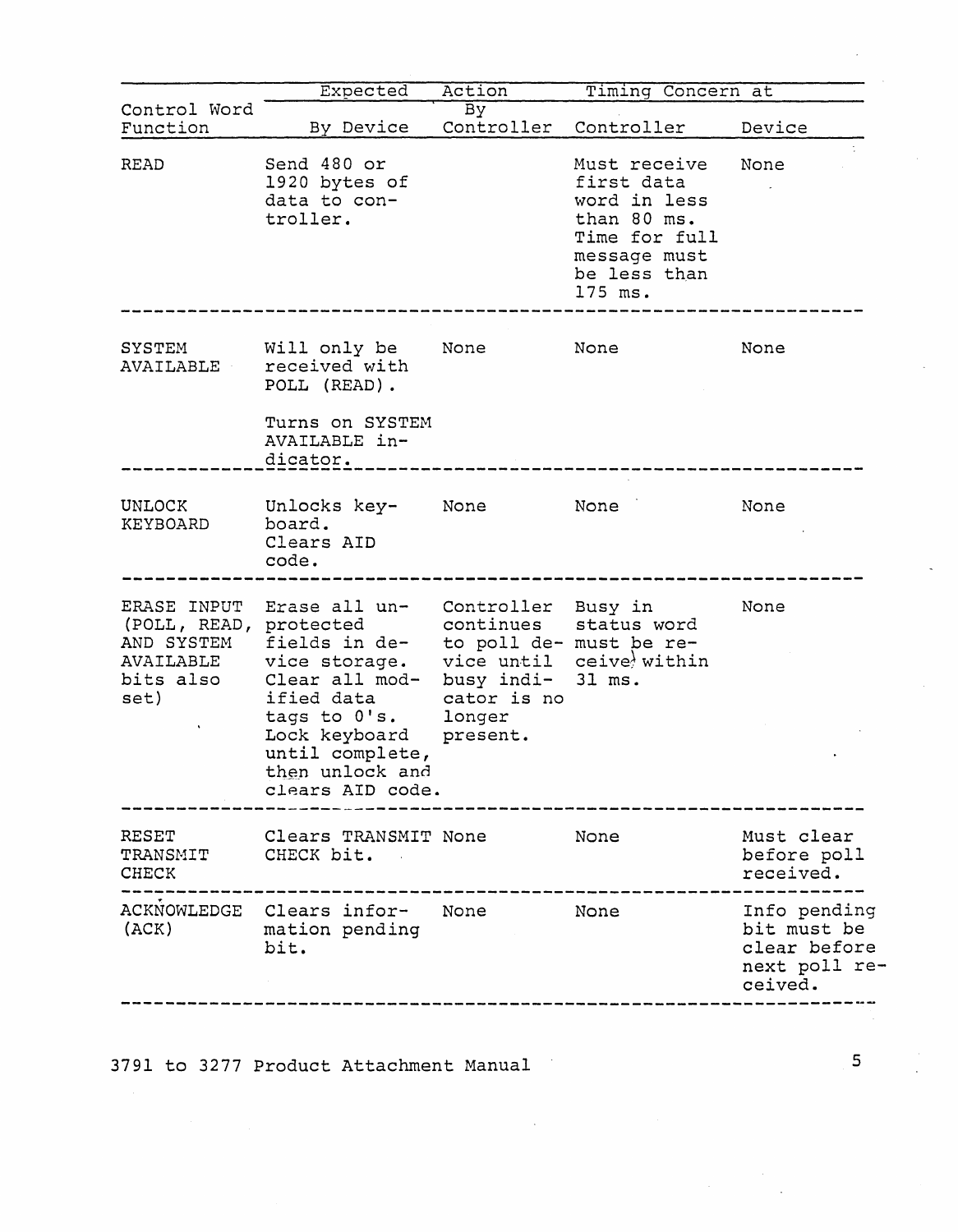

Figure 1. Signal on Coax

|      |  |  |                         | UNLOCK ERASE RESET |  |                                                            |  |
|------|--|--|-------------------------|--------------------|--|------------------------------------------------------------|--|
| BUSY |  |  | SYSTEM KEY- UNPRO- XMIT |                    |  |                                                            |  |
|      |  |  |                         |                    |  | Bit 1 0 POLL READ WRITE AVAIL BOARD TECTED CK ACK PARITY 0 |  |
|      |  |  |                         |                    |  | 1 2 3 4 5 6 7 8 9 10 11 12 13                              |  |

Notes:

Bits 4 and 5 set = Read Poll

Bits 4 and 5 set (Read Poll) may include any combination of the following:

Bit 7, 8, 9, 10, and 11.

Bit 5 set (Read) may include bit 7.

Bit 6 set (Write) may include bit 7.

Bit 4 set (Poll) may include bit 11.

Figure 2. Control Word

6 3791 to 3277 Product Attachment Manual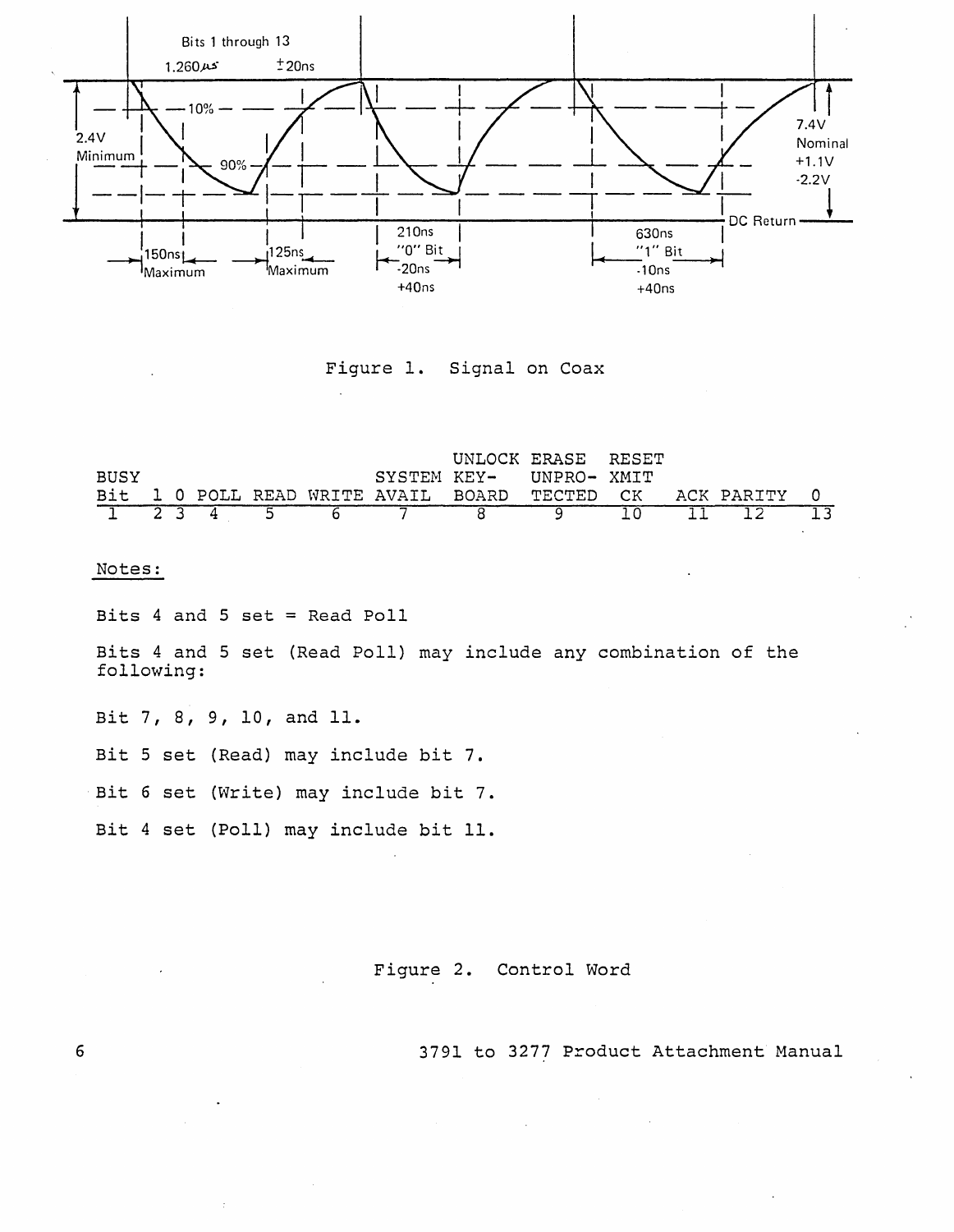|             | DEV | זיתח       | TRANSMIT | INFO    |   |      |   |  |        |     |
|-------------|-----|------------|----------|---------|---|------|---|--|--------|-----|
| <b>BUSY</b> |     | BUSY CHECK | CHECK    | PENDING |   | AID* |   |  | PARITY | 0/1 |
| Bit 1 2     |     |            |          |         | - |      | Q |  |        |     |

\*Attention Identification Code

| Set by:<br>Hex                                                                                                                                                                                                                                                                                                                    | Hex                                                                              | Set by:                                                                                                                                                          |
|-----------------------------------------------------------------------------------------------------------------------------------------------------------------------------------------------------------------------------------------------------------------------------------------------------------------------------------|----------------------------------------------------------------------------------|------------------------------------------------------------------------------------------------------------------------------------------------------------------|
| 0 <sub>0</sub><br>No AID Generated<br>06<br>Insert (Operator ID Card Reader)<br>09<br>Reserved<br>0A<br>Reserved<br>0B<br>PA 3 Key<br>0 <sup>o</sup><br>PA 1 Key<br>0 <sub>D</sub><br>Clear Key<br>0E<br>PA2 Key (Cancel)<br>0F<br>Extract (Operator ID Card Reader)<br>10<br>Test Req Key<br>11<br>PF 1 Key<br>12<br>2 Key<br>PF | 13<br>14<br>15<br>16<br>17<br>18<br>19<br>1A<br>1B<br>1 <sup>C</sup><br>1D<br>1E | 3 Key<br>PF.<br>PF<br>4 Key<br>PF 5 Key<br>$\rm PF$<br>6 Key<br>PF 7 Key<br>PF 8 Key<br>PF 9 Key<br>PF 10 Key<br>PF 11 Key<br>PF 12 Key<br>ENTER Key<br>Reserved |

# Figure 3. Status Word

Data Word

|                 | Data or Attributes<br>Cursor<br>Busy            |              |                            |  |                |  |           |  |  | Parity |                 |    |
|-----------------|-------------------------------------------------|--------------|----------------------------|--|----------------|--|-----------|--|--|--------|-----------------|----|
| <b>Bit</b>      |                                                 | 2            | $\overline{3}$             |  | 4 5 6 7 8 9 10 |  |           |  |  | 11     | $\overline{12}$ | 13 |
| $\sim$          |                                                 |              |                            |  |                |  |           |  |  |        |                 |    |
|                 |                                                 |              | and the state of the state |  |                |  |           |  |  |        |                 |    |
|                 |                                                 |              |                            |  |                |  |           |  |  |        |                 |    |
|                 |                                                 |              |                            |  |                |  |           |  |  |        |                 |    |
|                 | the contract of the contract of the contract of | and the con- |                            |  |                |  |           |  |  |        |                 |    |
| <b>Contract</b> |                                                 |              |                            |  |                |  | $\bullet$ |  |  |        |                 |    |
| $\sim$          |                                                 |              |                            |  |                |  |           |  |  |        |                 |    |

Figure 4. Data Word